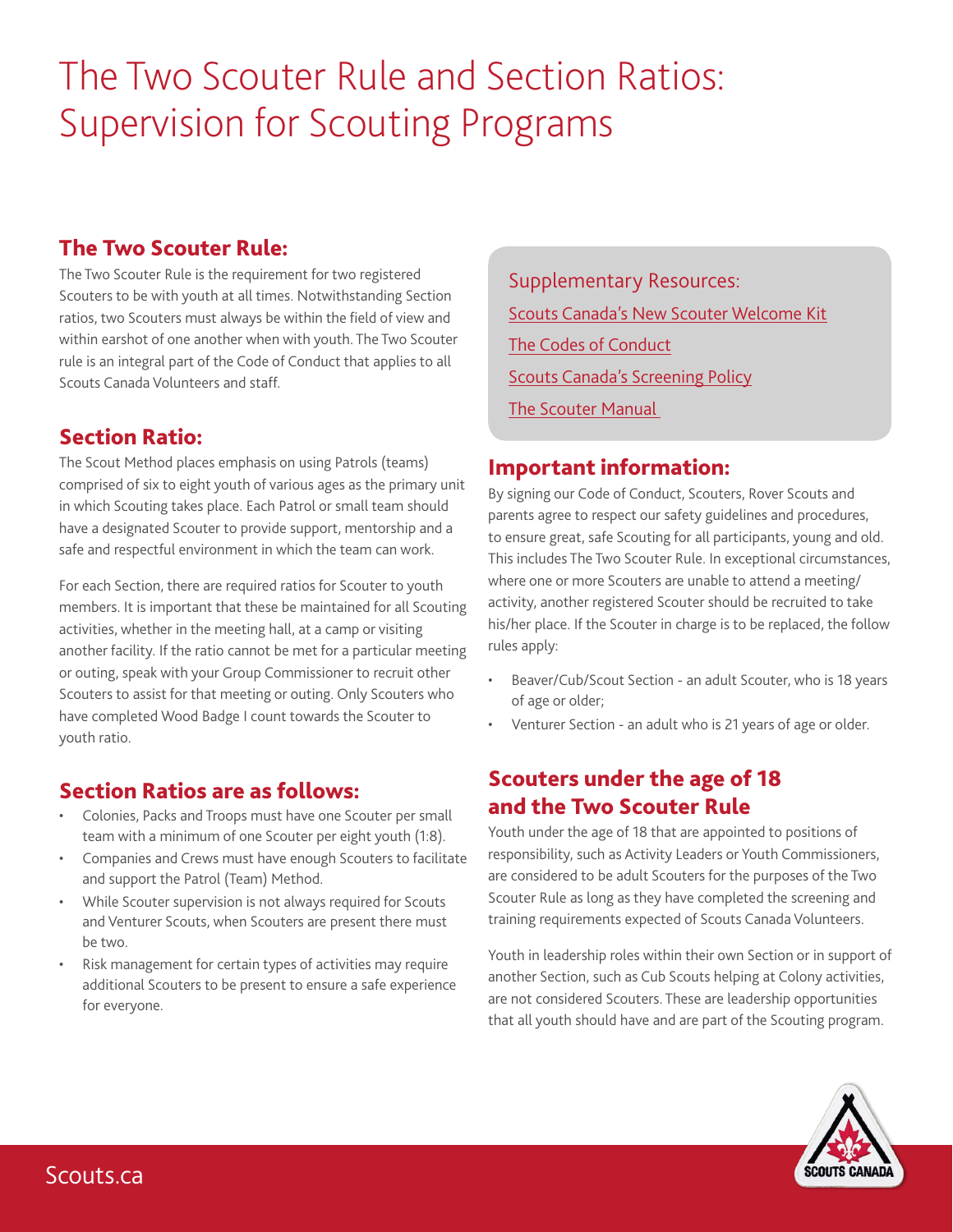Scouts Canada acknowledges that youth in responsible positions under the age of 18, while acting in their capacity as Volunteers, will by necessity have private one-on-one conversations with people over the age of 18. These conversations are not seen as harmful or suspicious in other circumstances outside of Scouts. With that said, we must ensure that young Scouters and their parents are aware that it is inappropriate for an adult Scouter to repeatedly seek out opportunities to be alone with them or to display undue attention or affection towards them.

Scouts Canada believes these young Volunteers are responsible enough to take care of youth, hold confidential information, deal with sensitive situations, and are capable of having private conversations and interactions with adults without creating risk and liability. Therefore, Volunteers are not bound to the Two Scouter Rule when interacting with members under the age of 18 who are acting in a Volunteer capacity.

## Rover Scouts and Section Supervision

Our responsibility as Scouters to protect young people in the Scouting program does not stop when they turn 18 years old. While Rover Scouts are considered adult members of Scouting, Crew Scouters hold a position of trust and have a duty of care for youth in the Crew defined by the Scouts Canada Code of Conduct. It will sometimes be necessary, and indeed normal, for Crew Scouters to have one-on-one conversations with Rover Scouts. These conversations are not seen as harmful or suspicious in other circumstances outside of Scouts. With that said, it is inappropriate for a Crew Scouter to repeatedly seek out opportunities to be alone with Rover Scouts or to display undue attention or affection towards them.

Rover Scouts must be aware that they are adult members of Scouting and must follow the Two Scouter Rule when working with youth in other Sections. This may not be intuitive for younger Rover Scouts who recently considered Venturer Scouts as peers. In this case, it will be necessary to remind Rover Scouts of their responsibilities and duty of care outlined in the Scouts Canada Code of Conduct.

# Scouts.ca Frequently Asked Questions:

#### **Q: What is the difference between Section ratios and the Two Scouter rule? (Eight youth to one Scouter)**

**A:** Section ratios are provided as guidelines for optimal Scout programming in accordance with the Scout Method. Section ratios allow for Patrol (team) activities, where all youth members can contribute equally. The Scout Method is unique to the Scouting Movement, and makes each individual the agent of his or her development as a self-reliant, supportive, responsible and committed person. Regardless of Section ratios, the Two Scouter Rule must be followed at all times.

### **Q: What should I do if I arrive early to a meeting and other Scouters are not present? Am I to remain alone with the youth?**

**A:** Here are some options to consider if this happens to you:

- Stay outside in plain view;
- Ask parent to accompany you into hall with youth and wait with you until another Scouter arrives;
- Keep meeting room door locked until you have another Scouter with you;
- At the beginning of the Scouting Year, inform parents about our procedures and processes to make sure everyone has a safe Scouting experience; this will help them understand how they can help in a situation like this.
- Please note: Your meeting place should always be ready to receive the youth. If you need to prepare an activity or clear gym equipment to make the space safe and ready, do so before the youth arrive. For your hall to be ready, this means you also have to have a second Scouter with you.

### **Q: What about the "Two Scouter Rule" during canoe trips?**

**A:** Two Scouters are not required to be with one youth in a canoe. As long as Scouters are within earshot and sight of one another, they are still abiding by the Two Scouter rule.

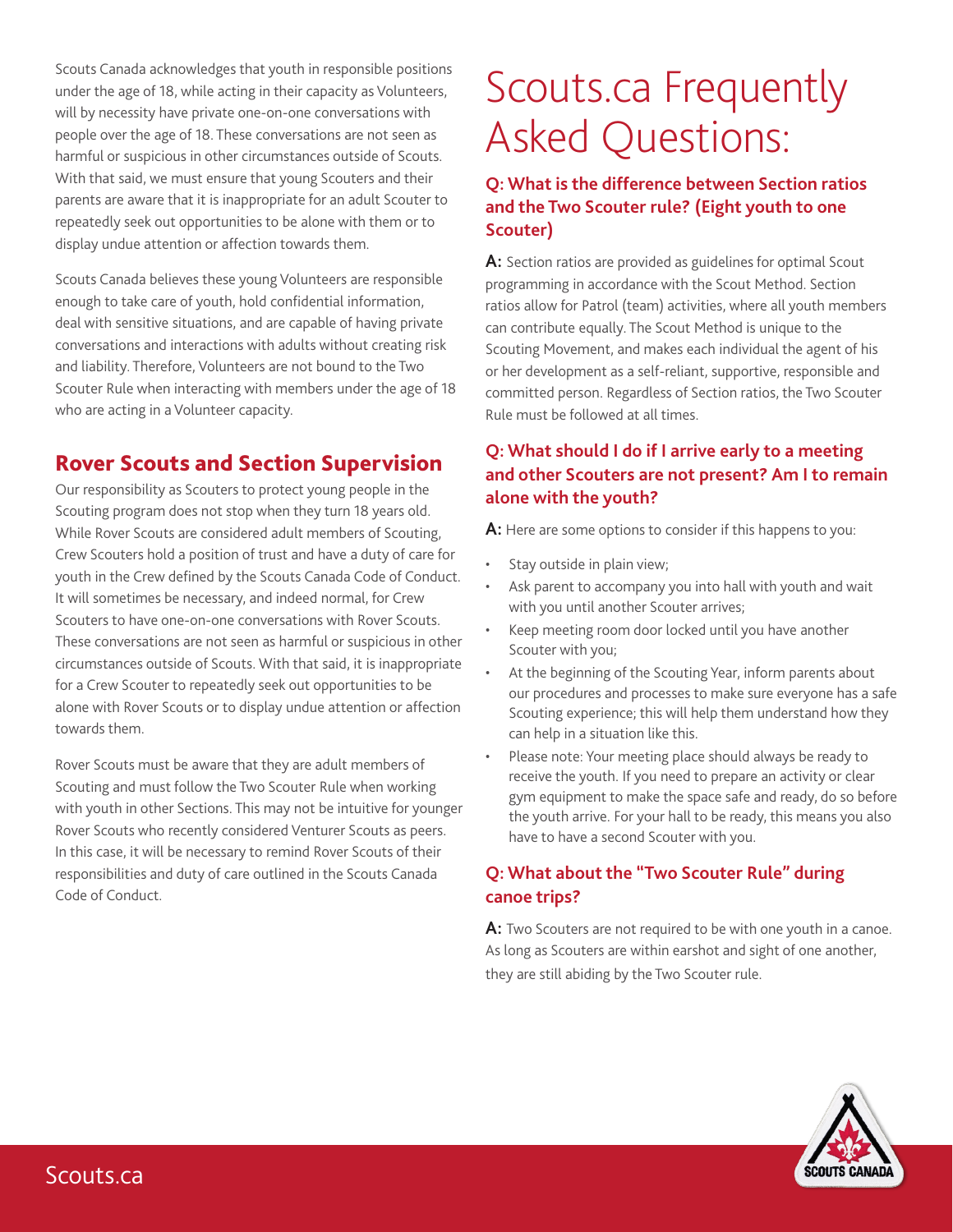#### **Q: What do I do if we are on a hike and one of our youth gets sick and has to turn around?**

**A:** The Two Scouter Rule applies to every situation. Two Scouters would have to accompany the youth turning back. If there are minimum of two additional Scouters, the rest of the group may continue on their hike. Please note: ratio must also be considered for this situation.

### **Q: If our storage cupboard is out of sight of our main meeting space, can I open it with the youth?**

**A:** Remember that two Scouters have to be within eyeshot of each other. In this case, why not have one Scouter unlock the cupboard and then return to the meeting area; afterwards send pairs of youth to retrieve the materials as needed.

#### **Q: We have two boys and fifteen girls in our Pack. Does The Two Scouter Rule have to include one male and one female in every duo?**

A: No, as long as you respect your Sections ratio, the number of female Scouters vs male Scouters is irrelevant. However, it is highly recommended to at least have one male and female in each Section**.** 

#### **Q: Do Scouters under the age of 18 count towards ratio?**

**A:** Yes, youth aged Scouters that have completed their Wood Badge Part I are Scouter Ready and count towards ratio. These youth are to be encouraged to work with, and be part of the Beaver, Cub and Scout Scouter teams.

#### **Q: For fundraising, like door-to-door Scout Popcorn sales, do we have to have two Scouters in a car when driving youth to their route?**

**A:** Not necessarily. Parents can help drive the youth around to their routes but they must be screened as per the Volunteer Screening process for non-members of Scouts Canada (for day activities). Additionally, there should be at least two adults per car, even if they are non-members. Having two adults per car can help speed up the process; one outside watching the youth and another driving the car to help collecting become faster.

Keep a detailed list of which youth is traveling with which adult, cell phone numbers, car make and licence plate. The drivers should also have the Scouters contact information, in case of emergency. Drivers should also have an itinerary of what streets should be covered and set some check in times.

# Case Studies:

#### **Case Study #1:**

Scouter Jack and Scouter Jill take an eight person Scout Troop on a nature hike. Four Scouts want to take one path and four want to take another. The Scouts beg Scouters Jack and Jill to let them split up; Jack with one group, Jill the other. Jack and Jill, though feeling pressured, realize that splitting up is not an option as it is not keeping with the Two Scouter Rule. Jack and Jill explain to the Troop that both of them need to be with the Scouts at all times. They work together with the Troop to plan a route for the hike that keeps all Scouts happy.

#### **Case Study #2:**

A Scout Troop is on a camping trip. Scouter Jack and Scouter Jill take their eight Scouts on a hike, while Scouter John stays behind to prepare for the evening's campfire. While Scouter John is at the campsite, a parent, Mr. Smith, arrives at camp with Scout Jimmy. Mr. Smith explains that Jimmy had been feeling ill, but was now feeling better and wanted to go to camp. Mr. Smith notes he cannot stay long as he has to pick up his other children from another activity. Scouter John realizes that he cannot stay alone with Jimmy to wait for the Troop to come back as it would not be keeping with the Two-Scouter rule. Scouter John explains to Mr. Smith that he cannot leave Jimmy with him. He asks Mr. Smith to wait until Scouters Jack and Jill return with the rest of the Troop before leaving. Scouter John explains The Two Scouter Rule to Mr. Smith and how it is Scouts Canada's policy. Mr. Smith then tells Scouter John that he is fine with Jimmy being alone with him until the others come back, after all Mr. Smith knows Scouter John well and trusts that everything will be fine.

Scouter John is clear to Mr. Smith that he cannot agree to that arrangement. Scouter John further explains to that the rule promotes a safe environment for youth. Scouter John points out to Mr. Smith that if anything were to happen to him, Jimmy would be alone and may not know how to get help. Mr. Smith was